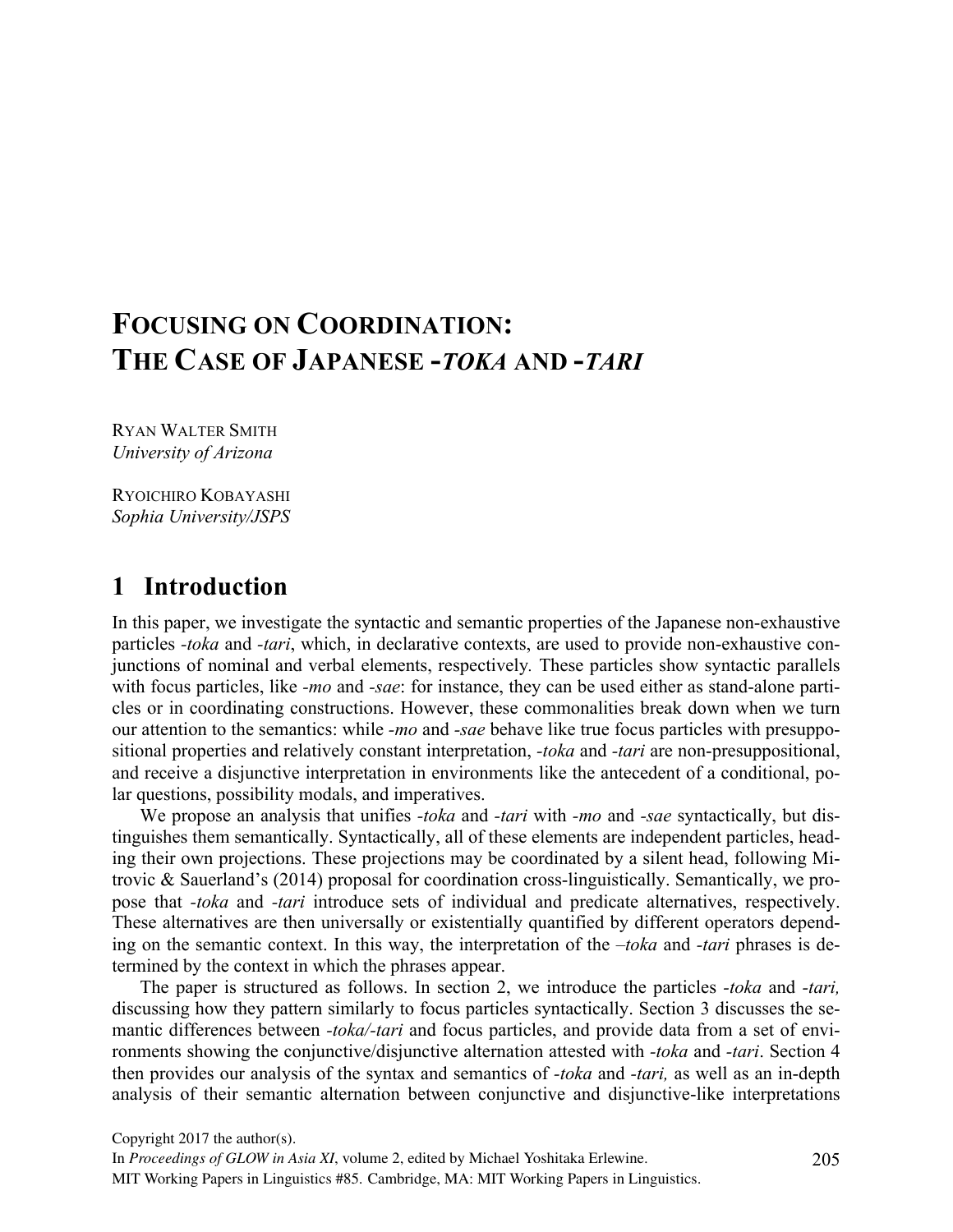conditioned by their semantic context in terms of a Hamblin-style alternative semantics. In Section 5, we provide some additional predictions of our analysis, and contrast these predictions with those of an analysis of a similar set of data involving the non-exhaustive coordinator *-ya* (Sudo 2014). We also discuss a previous approach to a similar set of data, Kobayashi & Smith (to appear), showing how our account improves on that analysis. Section 6 concludes the paper with some discussion of remaining issues raised by the analysis and potential areas of future research.

### **2**xx*–toka* **and** *–tari***: focus particles?**

*-toka* and *–tari* are used in declarative contexts to provide non-exhaustive conjunctions of nominal and verbal elements, respectively. For instance, (1) is judged true if Taro, Hanako, and someone else similar to them came. Likewise, (2) is judged true if Taro cleaned his room, studied English, and did something similar in addition to those things.

|  | (1) Taro -toka Hanako -toka -ga ki     |  | -ta |
|--|----------------------------------------|--|-----|
|  | Taro -toka Hanako -toka -NOM come -PST |  |     |
|  | 'Taro, Hanako, and someone else came.' |  |     |

(2) Taro -wa heya -o soojisi -tari eigo -o benkyoosi -tari si -ta Taro -TOP room -ACC clean -tari English -ACC study -tari do -PST 'Taro cleaned the room, studied English, and did other such things.'

Syntactically, these particles behave much like the focus particles *–mo* 'also' and *–sae* 'even.' First, both *–toka* and *–tari* may be used as stand-alone particles, with no coordination, just like focus particles.

- (3) Taro -toka -ga ki -ta Taro -toka -NOM come -PST 'Taro and someone else came.'
- (4) Taro -wa eigo -o benkyoosi -tari si -ta Taro -TOP English -ACC study -tari do -PST 'Taro cleaned the room, studied English, and did other such things.'

Similarly, *-mo* and *–sae* can be used in coordinating constructions. Coordination with *–mo* as in (5) has been extensively studied in the literature and has inspired many other studies on coordination (Mitrovic & Sauerland 2014; Szabolcsi 2015 a.o.), but coordination with *–sae* is also possible, as in (6).

|  | (5) Taro -mo Hanako -mo paatii -ni ki -ta   |  |  |  |
|--|---------------------------------------------|--|--|--|
|  | Taro -mo Hanako -mo party -to come -PST     |  |  |  |
|  | 'Both Taro and Hanako came to the party.'   |  |  |  |
|  | (6) Kare -wa nusumi -sae korosi -sae su -ru |  |  |  |
|  | He -TOP steal -even kill -even do -PRS      |  |  |  |
|  | 'He even steals and kills.'                 |  |  |  |

It seems clear, then, that all of these particles possess a common syntactic core in terms of their ability to be used by themselves and in coordinating constructions.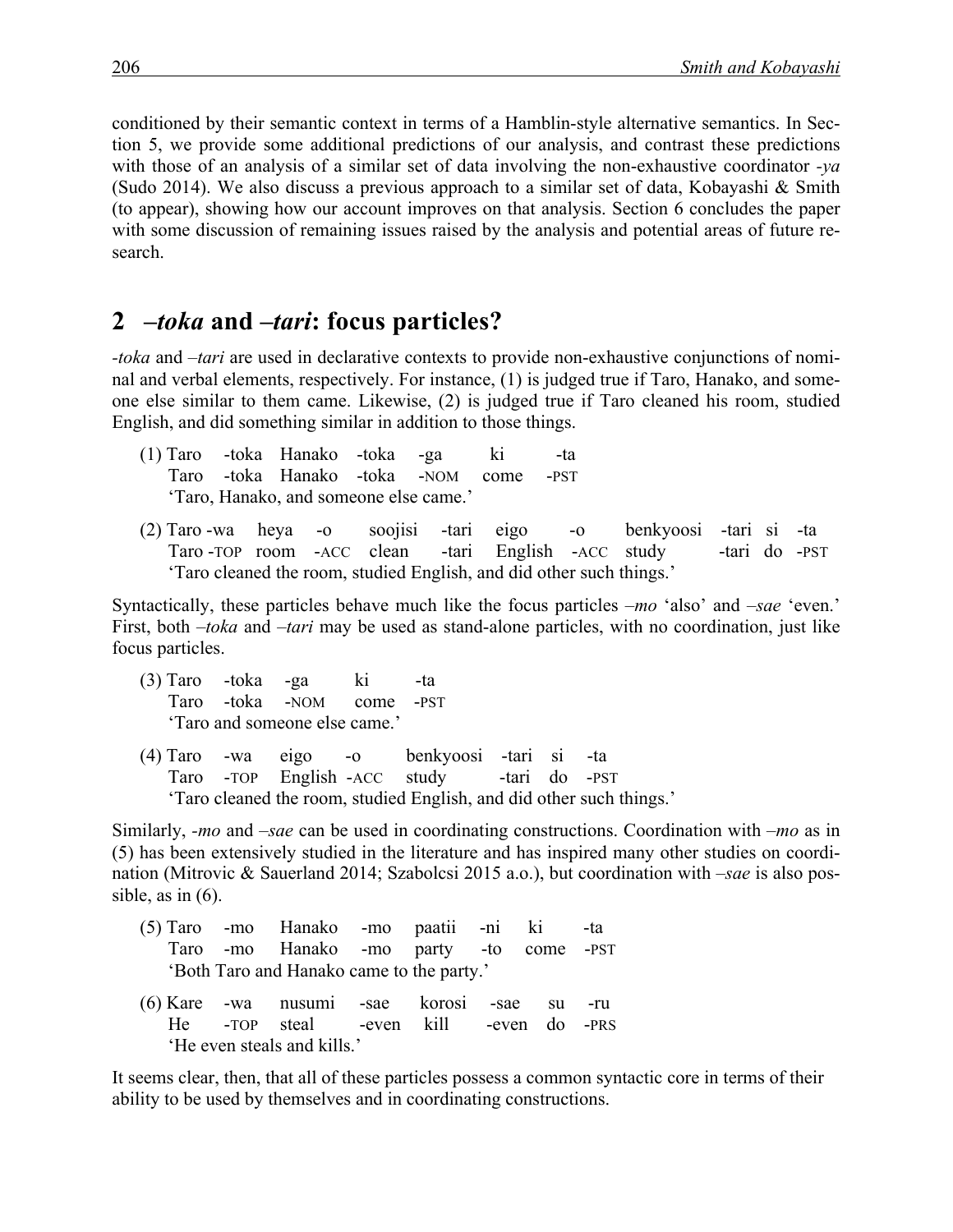*-toka* and *–tari* also pattern with *–mo* and *–sae* in being anti-topical in the sense of Tomioka (2007): none of these elements may appear in topic position, marked with the topic marker  $-wa^1$ .

- $(7)$  \*Taro -mo/-sae -wa ki -ta Taro -also/-even -TOP come -PST 'As for also, even Taro, he came.'
- (8) \*Taro -toka -wa ki -ta Taro -toka -TOP come -PST 'As for Taro and others, they came.'
- (9) \*Soojisi -tari -wa Taro -ga si -ta clean -tari -TOP Taro -NOM do -PST 'As for cleaning and other such things, Taro did them.'

Finally, the particles that can attach to nominals all induce LF-intervention effects (Hoji 1986): sentences in which a nominal with *–mo –sae* or *–toka* precedes a *wh-*interrogative are degraded. Note, in keeping with the typical profile of intervention effects such as these, scrambling the *wh*element over the intervener results in grammaticality.

| $(10)$ a. *?Hanako -mo/sae dare -o home -ta no? |                                    |  |                                                       |  |              |     |  |
|-------------------------------------------------|------------------------------------|--|-------------------------------------------------------|--|--------------|-----|--|
|                                                 |                                    |  | H. - mo/sae who - ACC praise - PAST Q                 |  |              |     |  |
| 'Who did also/even Hanako praise?'              |                                    |  |                                                       |  |              |     |  |
|                                                 |                                    |  | b. Dare <sub>i</sub> -o Hanako -mo/sae $t_i$ home -ta |  |              | no? |  |
|                                                 |                                    |  | who $-ACC$ H. $-mo/sae$ praise $-PAST$ Q              |  |              |     |  |
|                                                 | 'Who did also/even Hanako praise?' |  |                                                       |  |              |     |  |
| $(11)$ a. *?Taro -toka -ga nani -o tabe -ta     |                                    |  |                                                       |  |              | no? |  |
|                                                 |                                    |  | T. -toka -NOM who -ACC eat -PAST Q                    |  |              |     |  |
|                                                 | 'What did also Taro eat?'          |  |                                                       |  |              |     |  |
| b. Nani <sub>i</sub> -o Taro -toka -ga $t_i$    |                                    |  |                                                       |  | tabe -ta no? |     |  |
|                                                 |                                    |  | who -ACC T. -toka -NOM eat -PAST Q                    |  |              |     |  |
| 'What did also Taro eat?'                       |                                    |  |                                                       |  |              |     |  |

On the basis of this set of commonalities, one might be led to believe that *–toka* and *–tari* are in fact focus particles themselves. However, a closer look at the semantics of *–toka* and *–tari* reveal deep differences between them and *–mo* and *–sae*.

### **3**xx**Disjunctive readings with** *-toka and -tari*

We have thus far considered each of the particles discussed in the previous section in ordinary, declarative contexts. However, in other contexts, a major difference in the interpretation of *–toka*  and *–tari –mo* and *–sae*. We illustrate this initially with the antecedent of a conditional, as in (12) and (13).

 $1$  The examples in (8) and (9) may, however, receive a contrastive interpretation.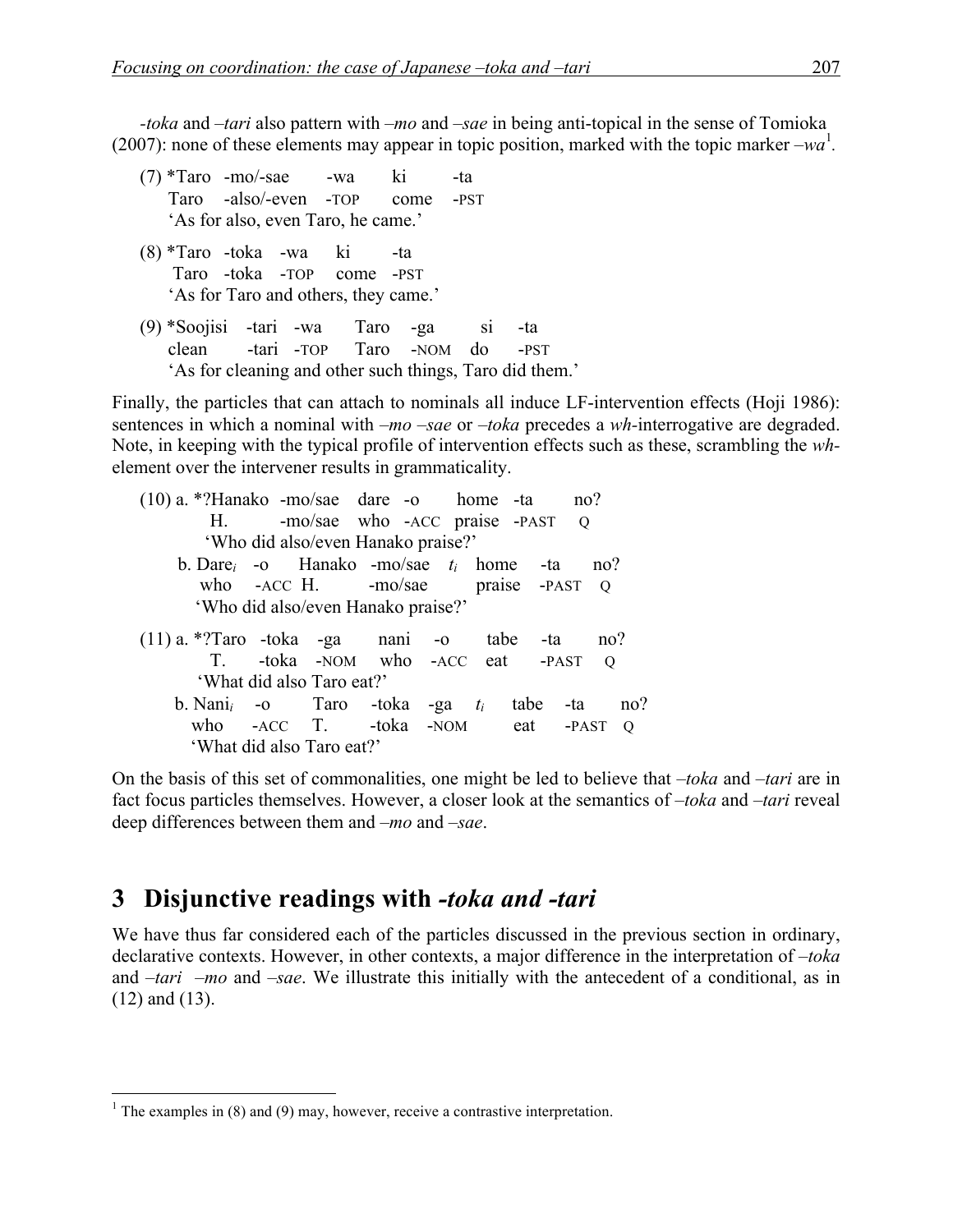- (12) Taro -mo ki -tara, Yosuke -wa ocha -o das -u Taro -also come -if Yosuke -TOP tea -ACC serve -PRS 'If Taro also comes to the party, Yosuke will serve tea.'
- (13) Taro -ga borokkori -o tabe -sae sur -eba, mama -wa yorokob -u Taro -ga broccoli -ACC eat -even do -if mom -TOP become.happy -PRS 'If Taro even eats broccoli, his mom will be happy'

In (12), it must be the case that Taro comes to the party in order for Yosuke to serve tea, and it must also be the case that someone else in addition to Taro is coming to the party as well. Likewise, in (13), Taro must eat broccoli for this mother to be happy, and the interpretation that Taro does something else that makes his mother happy (which may be more expected in other situations) remains. In other words, both *–mo* and *–sae* possess additive presuppositions like their English counterparts *also* and *even*. These presuppositions project out of contexts like the antecedent of a conditional, thus explaining their behavior.

Such a state of affairs does not hold for *–toka* and *–tari,* however. In fact, in the antecedent of a conditional, the interpretation of *–toka* and *–tari* changes quite drastically; they are no longer interpreted as non-exhaustive conjunctions, but rather possess a *disjunctive* interpretation with a twist: the predicate need not hold of the overtly mentioned individual in the case of *–toka*, and the overtly mentioned predicate need not hold in the case of *–tari*. In (14), for instance, Yosuke will serve tea if Taro comes, if Hanako comes, *or* if someone like them who wasn't mentioned at all comes. Likewise, in (15), Taro's mother will be happy if he drinks water, eats an apple, *or*  does something similar to that.

- (14) Taro -toka (Hanako -toka) -ga ki -tara, Yosuke -wa ocha -o das -u Taro -toka Hanako -toka -NOM come -if Yosuke -TOP tea -ACC serve -PRS 'If Taro, Hanako, or someone like that comes, Yosuke will serve tea.'
- (15) Taro-ga mizu -o non -dari (ringo -o tabe -tari) si -tara mama-wa yorokob -u Taro-NOM water-ACC drink-tari apple-ACC eat -tari do -if mom -TOP happy -PRS 'If Taro drinks milk, eats an apple, or does something like that, his mom will be happy.'

From these examples, we can see that *–toka* and *–tari* not only do not require that the overtly mentioned argument come or be done in the antecedent of a conditional, but also that their nonexhaustiveness is not presuppositional in nature, as it does not project out of the antecedent of the conditional. In (14), for example, no one in addition to Taro, Hanako, or an unmentioned person needs to come in order for Yosuke to serve tea.

Conditionals are not the only context in which *–toka* and *–tari* are interpreted disjunctively. They also receive a disjunctive-like interpretation in the scope of a possibility modal. In (16), any of the options listed, in addition to unmentioned ones, are possible. In (17), Godzilla might do any one of the listed actions, or something else similar to that, but he is not required to do them all.

- (16) shoosin -toka (kaigaikimmu -toka) -ga ari -e -ru promotion -toka overseas.work -toka -NOM be -POSS -PRS 'You may get a promotion or work abroad or something like that.'
- (17) Godzilla -wa machi -o hakaisi -tari (teki -o taosi -tari) si -u -ru Godzilla -TOP town -ACC destroy -tari enemy -ACC defeat -tari do -POSS -PRS 'Godzilla may destroy the town or defeat his enemies or do something like that.'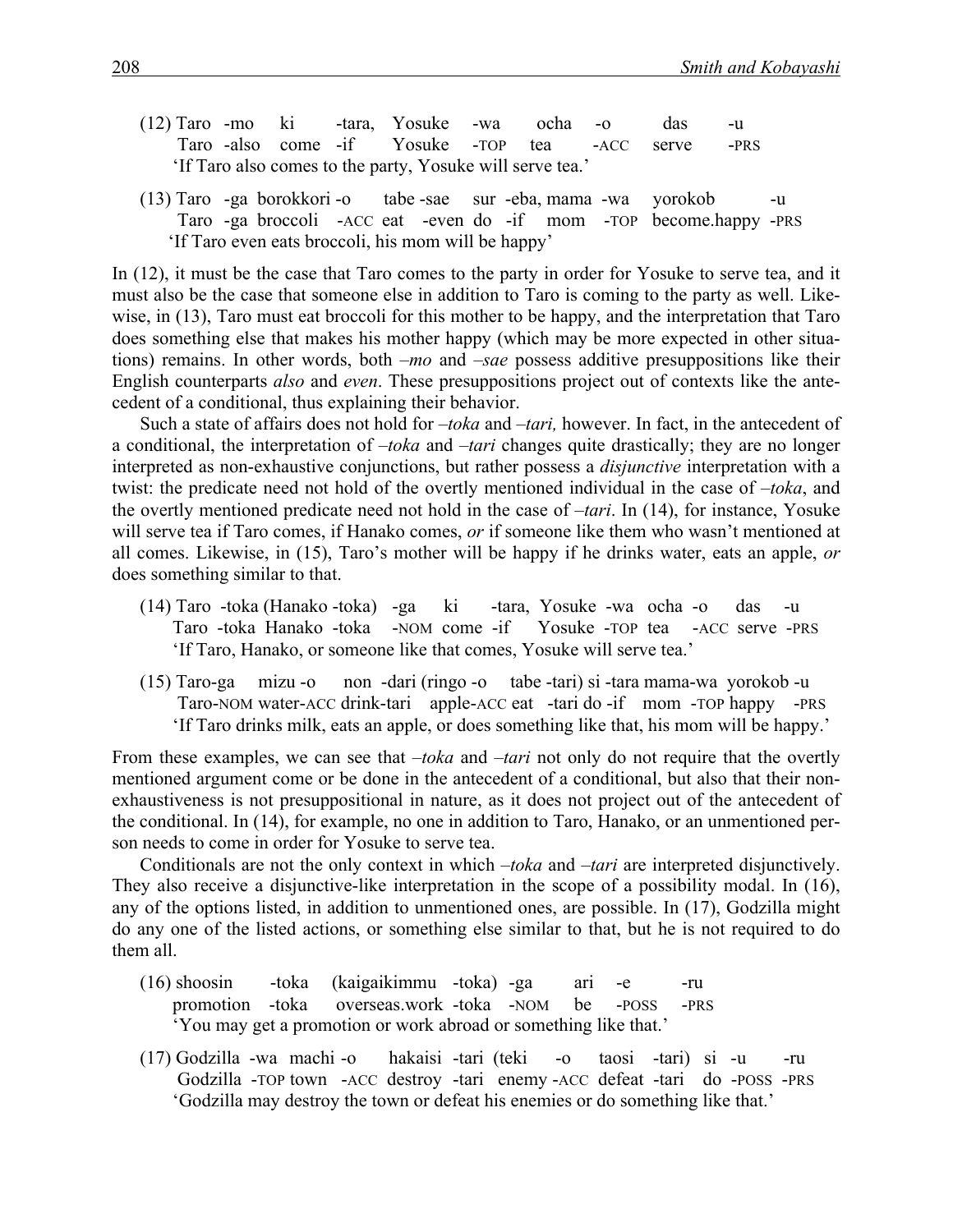Disjunctive interpretations of *–toka/-tari* are also attested in polar questions. In (18), the addressee may reply in the affirmative if Taro, Hanako, or someone else like them came. This is also the case in (19), where the addressee may reply affirmatively if Taro did just one of the actions or something similar to them.

- (18) Taro -toka (Hanako -toka) -ga ki -ta no? Taro -toka Hanako -toka -NOM come -PST Q 'Did Taro, Hanako, or someone like that come?'
- (19) Taro -wa heya -o soojisi -tari (eigo -o benkyoosi -tari) si -ta no? Taro -TOP room -ACC clean -tari English -ACC study -tari do -PST Q 'Did Taro clean his room, study English, or do something like that?'

Finally, *–toka* and *–tari* are also interpreted as disjunctive in imperatives. In (20), the addressee will be in compliance with the speaker's command if they bring food, drink, or something similar to that, and in (21), the speaker's command will be complied with if the addressee dances, sings, or does something similar to entertain the speaker.

| (20) Tabemono -toka (nomimono -toka) motteko -i! |                                                 |  |        |
|--------------------------------------------------|-------------------------------------------------|--|--------|
|                                                  | food -toka drink -toka bring                    |  | $-IMP$ |
|                                                  | 'Bring me food, drink, or something like that!' |  |        |

(21) Tsumaranai. Odot -tari (utat -tari) sir -o! boring dance -tari sing -tari do -IMP 'I'm bored. Dance or sing or do something like that!'

In summary, while *–toka* and *–tari* share many syntactic traits with the focus particles *–mo* and *– sae,* they are quite distinct from them semantically. In the next section, we propose an analysis of *–toka* and *–tari* that captures their syntactic commonalities with focus particles and accounts for their semantics.

## 4 Analysis

In this section we propose a syntactic and semantic analysis of *–toka* and *–tari.* We begin with discussion of their syntax, and move then into an in-depth treatment of their semantics in different environments.

### **4.1 Syntax**

Syntactically, we propose that *–toka* and *–tari,* like the focus particles *–mo* and *–sae,* are standalone particles that head their own projections, and subcategorize for an NP and VP complement, respectively. Additionally, following the spirit of previous analyses, such as that of Mitrovic & Sauerland (2014), we propose that a silent coordinator head  $J($ unction) $^0$  is optionally present to coordinate two phrases of the same type, to account for the cases of coordination that are possible with all of these particles. This is schematized in (22).

(22) a.  $\left[ \text{IP} \left[ \text{token} \text{NP-toka} \right] \left[ \text{J}^0 \left[ \text{total} \text{NP-toka} \right] \right] \right]$  b.  $\left[ \text{JP} \left[ \text{train} \text{VP-tari} \right] \left[ \text{J}^0 \left[ \text{train} \text{VP-tari} \right] \right] \right]$ 

This accounts for the common syntactic core that focus particles and *–toka/-tari* share.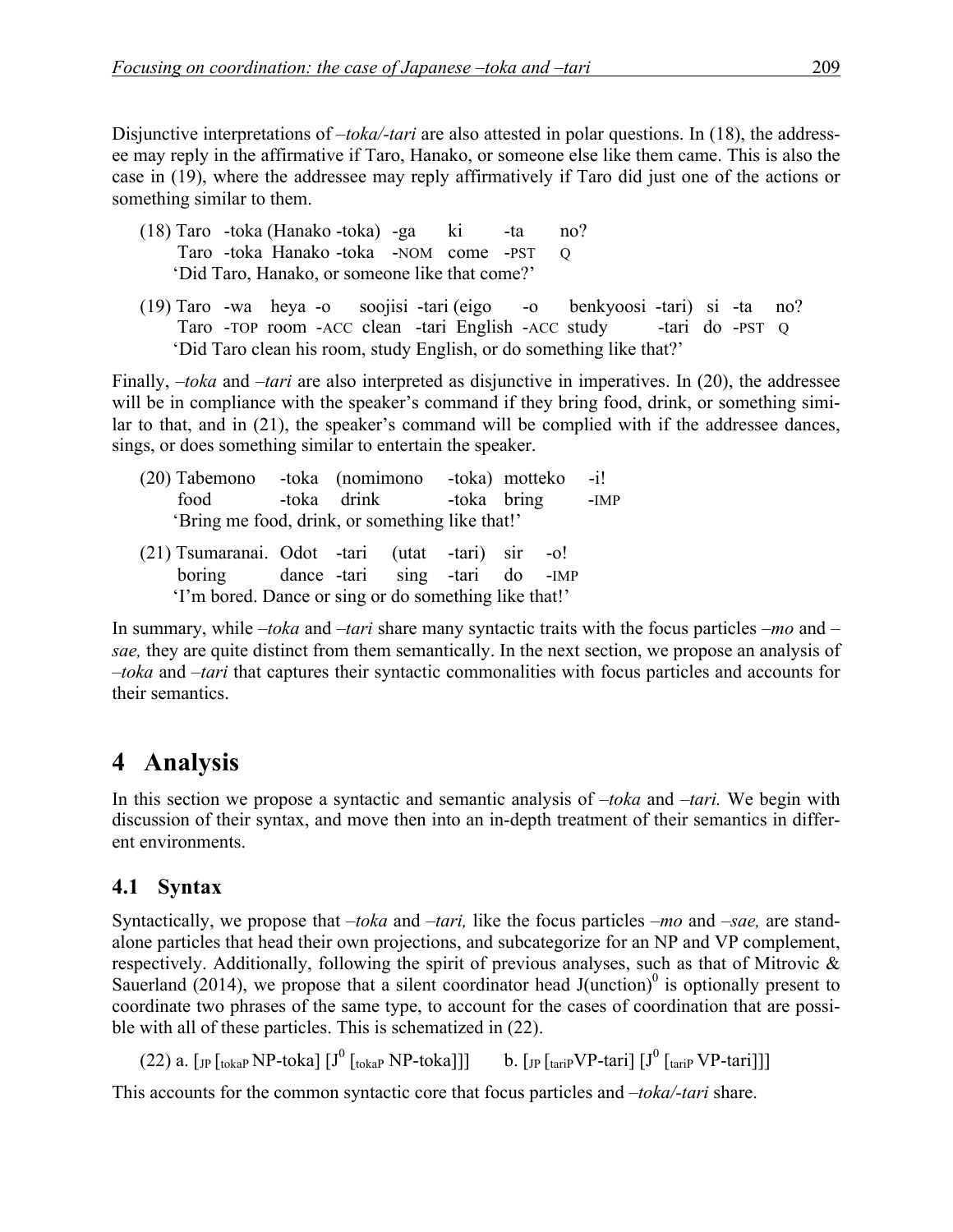#### **4.2 Semantics**

Semantically, we propose that *–toka* and *–tari* introduce individual and predicate alternatives, respectively. These alternatives are restricted so that they are similar in some contextually relevant sense to the overtly mentioned argument. By virtue of being self-similar, the overtly mentioned argument is also present in the alternative set. We provide denotations in (23a-b) and example alternatives in (23c-d) below.

(23) a. 
$$
[\![\alpha_{\leq e} - \text{toka}]\!] = \{x \mid C(x) \& \alpha \sim x\}
$$
 c.  $[\![\text{Taro-toka}]\!] = \{\text{Taro, Jiro, ...\}$   
b.  $[\![\alpha_{\leq e, t} - \text{tari}]\!] = \{P \mid C(P) \& \alpha \sim P\}$  d.  $[\![\text{soojisi-tari}]\!] = \{\lambda x. \lambda w.x \text{ clean the room, } \lambda x. \lambda w.x \text{ do laundry, ...\}$ 

For cases of coordination, we analyze  $J^0$  as essentially just collecting up the alternatives introduced by each conjunct, in the same way that Alonso-Ovalle (2008) treats *or*.

(24) Where  $[[XP]]$  and  $[[YP]] \subseteq D\tau$ ,  $[[[[XP][J [YP]]]] \subseteq D\tau = [[XP]] \cap [[YP]]$ 

The alternatives compose with other elements of the sentence through Pointwise Functional Application (Hamblin 1973), yielding a set of propositional alternatives, as in (25).

(25) a.  $\text{Trarc-toka-ga kita} = \{ \lambda w. \text{ Taro came in } w, \lambda w. \text{ Jiro came in } w, ... \}$ b.  $\text{Traro-ga so}$  soojisi-tari si-ta $\parallel$  = { $\lambda$ w. Taro cleaned the room in w, λw. Taro did laundry in w, …}

What happens after the alternatives reach propositional status depends on the semantics of their environments. We discuss each of these in turn.

#### 4.2.1 Declaratives

Recall that in ordinary declarative contexts *–toka* and *–tari* are interpreted as non-exhaustive conjunctions. We model this as the insertion of a universal quantifier over propositional alternatives, defined as in (26) following Kratzer and Shimoyama (2002).

 $(26)$   $[\![\forall]\!]^w(A) = {\lambda w'}$ .  $\forall p[p \in A \rightarrow p(w')]$ 

In declaratives, an assertion operator high in the tree will require the set of alternatives to be reduced to a singleton in order to be defined, and the universal operator in (26) is will be inserted by default (Menendez-Benito 2006, Rawlins 2008). This will result in an interpretation according to which all of the propositional alternatives are true in the world of evaluation. This gives rise to the conjunctive interpretation of *–toka* and *–tari*.

#### 4.2.2 Conditionals

We follow Alonso-Ovalle's (2006) treatment of *if*-conditionals and analyze the antecedent of a conditional as a universal quantifier over propositional alternatives. We illustrate this in (27), using the antecedent of the conditional from example (14a).

(27) 
$$
[\text{Taro-toka Hanako-toka ki-tara}] = \{ \mathcal{N}_{\leq s, t> \leq s, t> > \mathcal{N}} \times \forall p \in \{\text{Taro comes in } w, \text{ Hanako comes in } w, \ldots \} \rightarrow f p(w) \}
$$

The antecedent of a conditional will take as argument the consequent, which is a property of propositions, or function from propositions into propositions. We accomplish this through an im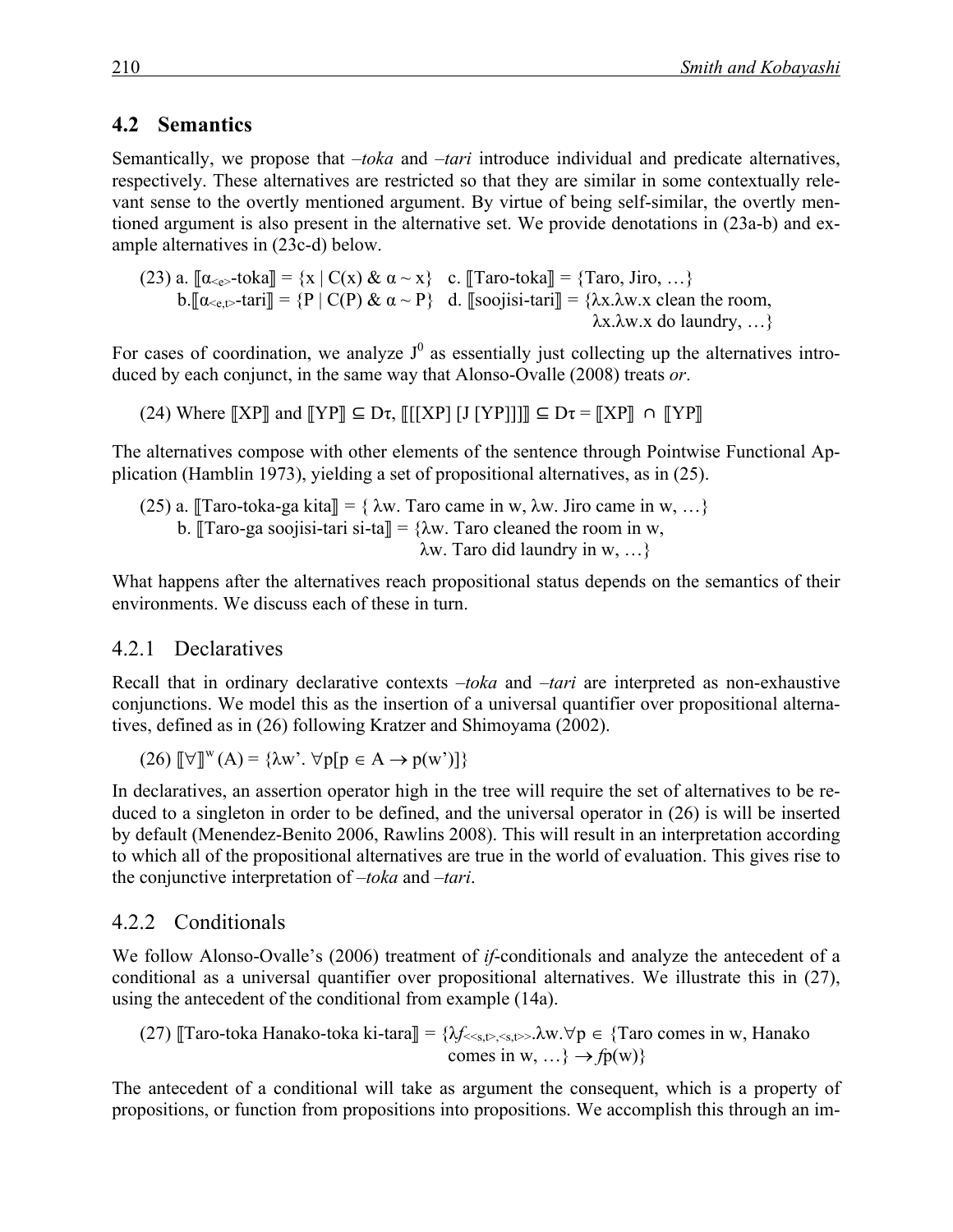plicit necessity modal in the consequent, as in standard in treatments of bare conditionals (Kratzer 1986, a.o.). A denotation for the consequent is given in (28).

(28) [Yosuke-wa ocha-o dasu] = { $\lambda p_{\leq s,t}$  $\lambda w. \forall w'$  [ $f_{\leq w}$  $(p(w')) \rightarrow$  Yosuke serves tea in w']}

Finally, the antecedent takes the consequent as an argument, resulting in a denotation for (14) as in (29).

(29)  $\mathbb{I}(14)\mathbb{I} = {\lambda w \forall p [p \in {\text{Trace in w, Hanako comes in w, ...}}$  $\rightarrow \forall w'$  [f<sub>≤w></sub>(p(w'))  $\rightarrow$  Yosuke serves tea in w']]}

What this says is that for every proposition, if that proposition is in the set of alternatives, then for every possible world, if p holds in a world close to the actual world, then Yosuke will serves tea in that world. In other words, (14) has an interpretation in which all closest worlds where Taro comes are worlds where Yosuke serves tea, and all closest worlds where Hanako comes are worlds where Yosuke serves tea, etc. Crucially, this does not require that both Taro and Hanako must come in the same world for Yosuke to serve tea, but simply states that one of them (or any other individual in the alternative set introduced by *–toka*) coming is sufficient for Yosuke to serve tea. This captures the disjunctive-like interpretation of *–toka* in the antecedent of a conditional by effectively distributing the alternatives over worlds closest to the world in which the consequent holds. Note that the same analysis works equally well for *–tari*, because the conditional operates over propositional alternatives, regardless of whether they were constructed from individual alternatives (in the case of *–toka*) or from predicate alternatives (in the case of *–tari*)*.*

#### 4.2.3 Possibility modals and imperatives

Following Menendez-Benito (2010), we introduce the universal operator defined in (26) above possibility modals to derive the disjunctive-like reading of *–toka* and *–tari*. We illustrate this analysis using the *–tari* sentence in (17), though this will work with *–toka* as well. First, we give the denotation of the propositional alternatives built up from *–tari* in (30).

(30) 
$$
[\text{Godzilla-wa machi-o hakaisi-tari}] = \{ \lambda w. \text{Godzilla destroy the town in w}, \lambda w. \text{Godzilla defeat his enemies in w}, \ldots \}
$$

These alternatives will compose via Pointwise Functional Application with the modal *–u*, a possibility modal the denotation of which we provide in (31). This will result in a set of modalized propositional alternatives.

(31)  $\llbracket -u \rrbracket = {\lambda p. \lambda w. \exists w' [\text{acc}(w)(w') \& p(w')] }$ 

The universal operator is then introduced above the possibility modal in order to collapse the alternatives into a singleton. This results in the following representation in (32)

(32) 
$$
[[(17)]] = \{ \lambda w. \forall p[p \in \{ \lambda w. \exists w' [acc(w)(w') \& \text{Godzilla destroys the town in } w' \}, \lambda w. \exists w' [acc(w)(w') \& \text{ Godzilla defeats his enemies in } w' \}, \ldots \}
$$
\n $\rightarrow p(w)]$ 

What (32) says is that (17) is true iff for each proposition, if the proposition is one of the alternatives, then there is a world where each alternative is true in the world of evaluation. As such, we arrive at an interpretation in which there is a world accessible from this one in which Godzilla destroys the town, a world in which he defeats his enemies, and so on for each alternative in the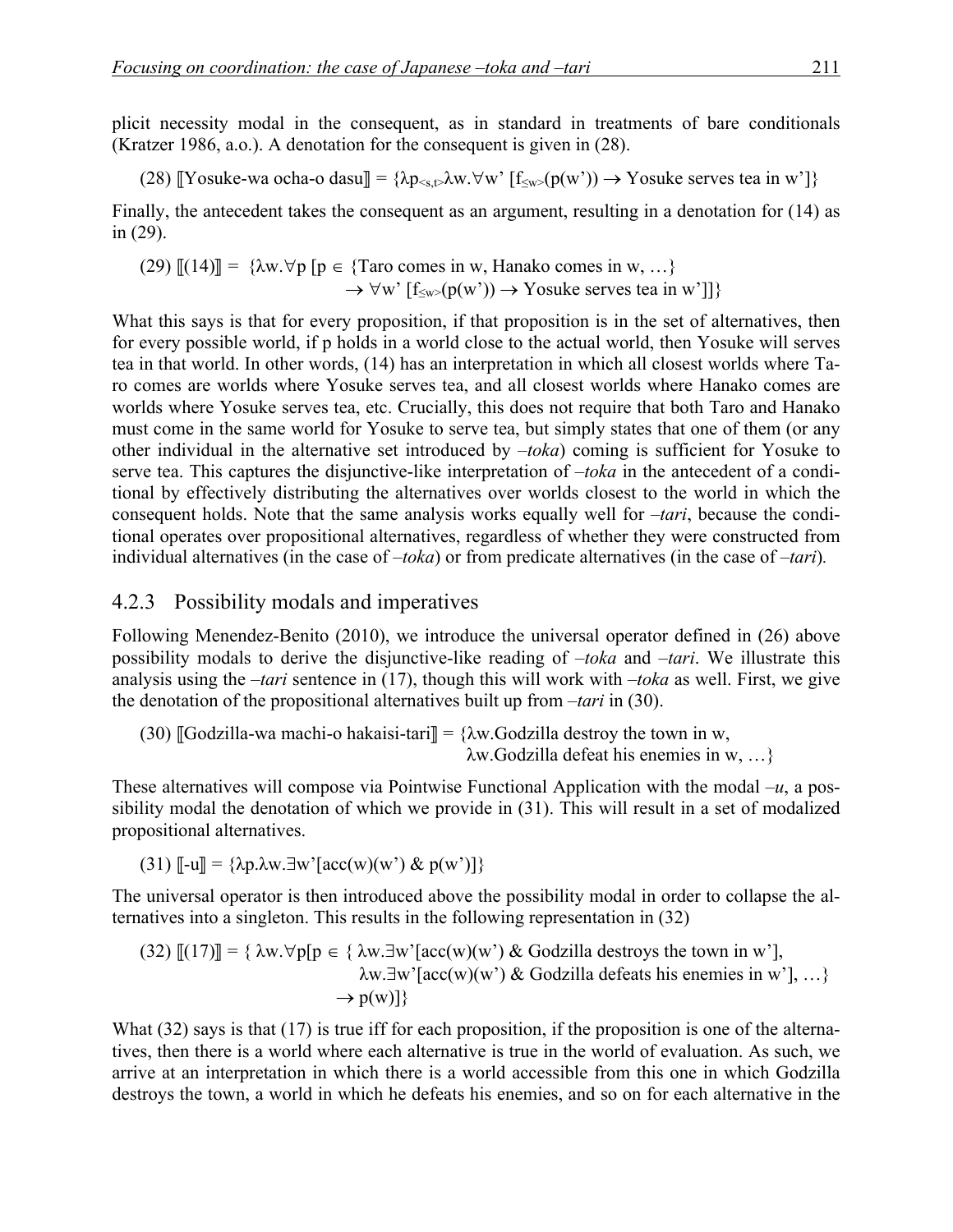set. Much like in the case of conditionals, this does not require that Godzilla do all of the alternative actions in each possible world; doing only one of them in one of the worlds suffices. Therefore, we have once again derived the disjunctive-like interpretation of *–toka/-tari* through the interaction of the alternatives with the semantics of other operators in the sentence.

We can extend this approach to possibility modals to deal with imperatives as well. Adapting an approach due to Aloni  $(2007)^2$ , we can treat the imperative operator as something akin to a universal quantification over the set of alternatives, in combination with existential quantification over a set of desire worlds, which encode the set of desires that the imperative aims to satisfy. This would result in an interpretation in which each alternative is compatible with one of the desire worlds. Like in the case of possibility modals, this results in the alternatives being distributed over the desire worlds, and the effect of this is that the compliance conditions of the imperative are met if at least one of the alternatives holds. To illustrate this, we provide the denotation for an imperative sentence with *–toka*, (20), in example (33).

```
(33) \llbracket (20) \rrbracket = \{ \lambda w. \forall p \in \{ \lambda w. \text{ you bring food in } w, \lambda w. \text{ you bring drink in } w, \ldots \}\exists w' \in W_{\text{Des}}[wRw' \& p(w')]
```
(33) states that for each proposition in the alternative set, there is a world (in the set of desire worlds) such that that world is accessible to the world of evaluation and the proposition holds in that world. This does not require that every proposition hold in every possible world, and thus the imperative will be satisfied if the addressee brings food, drink, or something else like that. This, therefore, derives the disjunctive-like reading of *–toka/-tari* in imperatives.

#### 4.2.4 Polar Questions

To conclude our main analysis, we turn to polar questions, which also bring about disjunctivelike readings of *–toka* and *–tari*. For these cases, we propose that the propositional alternatives are instead *existentially* quantified, using the following operator defined by Kratzer & Shimoyama (2002).

 $(34)$   $\exists \exists \mathbb{N}^w(A) = {\lambda w'}$ .  $\exists p[p \in A \& p(w')]$ 

Once the alternatives are existentially quantified, this allows them to be taken as an argument by the partition operator, defined in (35), which returns the bipolar denotation of a polar question.

(35)  $\left[Part(\{\lambda w'.\exists p[p \in A \& p(w)]\})\right] = \{\lambda w'.\exists p[p \in A \& p(w')], \lambda w'.\exists p[p \in A \& p(w')]\}\$ 

This brings about an interpretation for a question like (18) in which one could answer 'yes' if one or more of the alternatives holds, and 'no' if none of them do, the correct result.

#### **5** Predictions and comparison with previous work

In this section, we discuss two correct additional predictions that our account makes independently of the phenomena we originally discussed above. We also discuss how the account we have proposed here compares to previous analyses of this and similar phenomena.

<sup>&</sup>lt;sup>2</sup> We depart from Aloni in using a Hamblin-style alternative semantics, in which there is no distinction between ordinary and alternative semantic values, whereas Aloni does draw a distinction between a proposition and its alternatives.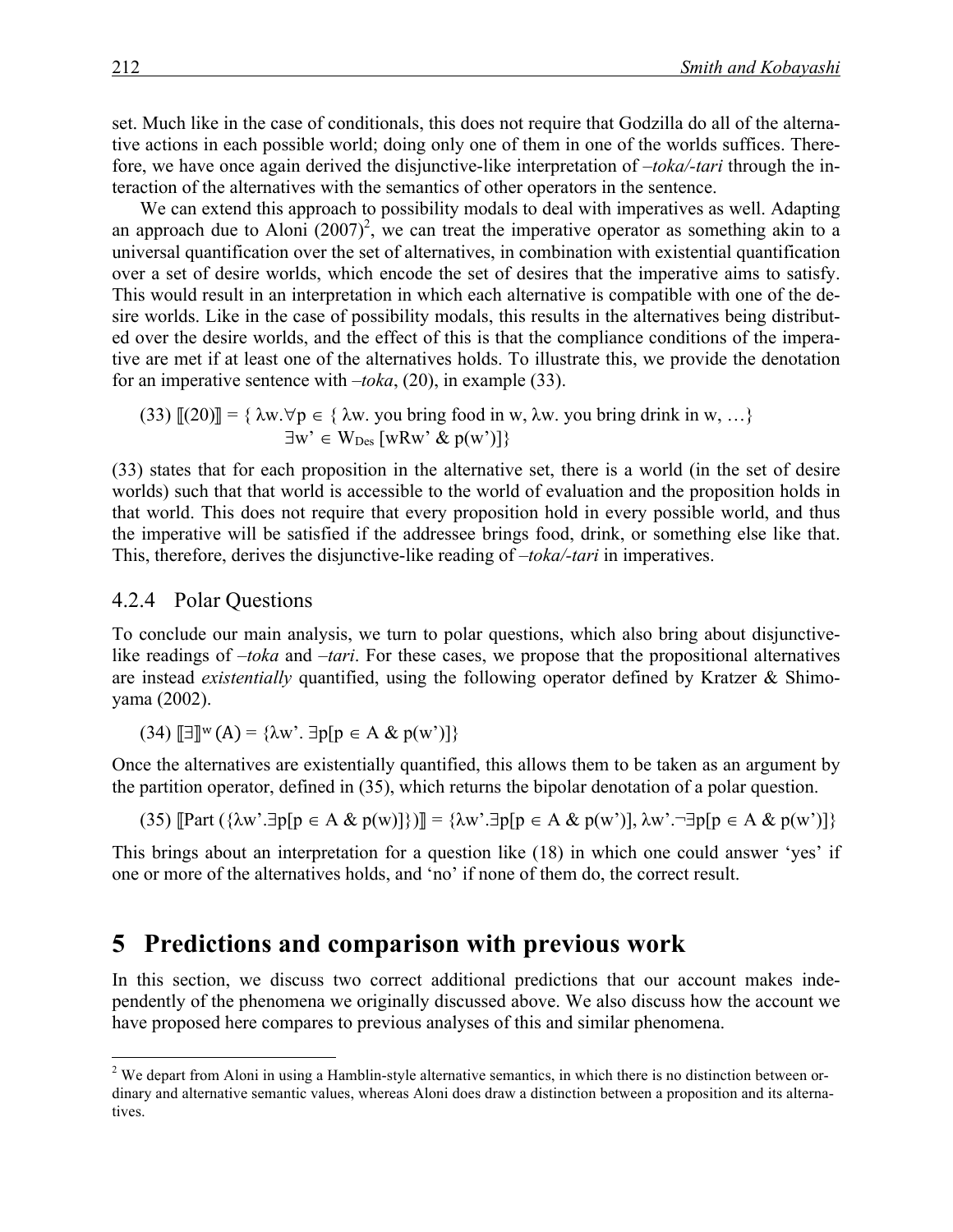First, our analysis predicts that *–toka* and *–tari* should receive *conjunctive* interpretations under necessity modals. This is because the interaction of the semantics of the necessity modal and the insertion of the universal propositional quantifier will result in an interpretation in which *every* proposition in the alternative set holds in *every* accessible possible world. This can be seen in (36) below.

(36) 
$$
\{\lambda w.\forall p[p \in \{\lambda w.\forall w'\} [acc(w)(w') \rightarrow Godzilla destroys the town in w'],\n \lambda w.\forall w'\{acc(w)(w') \rightarrow Godzilla defeats his enemies in w'], ...\} \rightarrow p(w)]\}
$$

(36) asserts that for every world w', if w' is accessible from w, then w' is a world where Godzilla destroys the town, and for every world w', if w' is accessible from w, then w' is a world where Godzilla defeats his enemies, etc. The overall effect is that Godzilla does *every* alternative in *every* world.

This prediction is borne out: in (37), the graduate students must do all of the actions, not just one of them.

(37) insei -wa gakkai -de happyoosi -tari ronbun -o shuppansi -tari su -ru grad -TOP conf -at present -tari paper -ACC publish -tari do -PRS hitsuyoo -ga ar -u need -NOM be -PRS 'It is necessary for graduate students to present at conferences and publish papers, etc..'

A second positive prediction our account makes concerns possible answers to questions. In particular, we predict that it is possible to answer 'yes' when one of the mentioned alternatives does not in fact hold. This prediction is also borne out. Consider the context in (38).

- (38) Context: Taro, Ryo, and Jiro are all good friends, and everyone associates them with one another. There was a big party last night, and Hanako wants to know if any of them came. She asks:
	- a. Taro -toka Ryo -toka -ga ki -ta no? Taro -toka Ryo -toka -NOM come -PST Q 'Did Taro, Ryo, or someone like that come?' b. Hai, Jiro -ga ki -ta yo Yes Jiro -NOM come -PST EMPH 'Yes, Jiro came.'

This offers support for our analysis, and shows that it would be difficult to attempt to subsume *– toka* and *–tari* under an analysis like Sudo's (2014) treatment of the non-exhaustive coordinator *–ya*, according to which *–ya* is simply an inclusive disjunction with a conjunctive implicature in upward-entailing contexts. Such an analysis would incorrectly predict that questions with *–toka/ tari* may not be answered in the affirmative if an unmentioned alternative holds, contrary to fact.

The account developed here also improves on previous work on *–toka* and *–tari* in Kobayashi & Smith (to appear). In this work, which uses a similar (though not identical) dataset to the current paper, the alternation between conjunction and disjunction observed with *–toka* and *–tari* is explained through the insertion of either the universal or the existential propositional quantifier, depending on the (non-)veridicality of the semantic context. For example, declaratives, being veridical, support the introduction of the universal quantifier, while the antecedent of a conditional supports the introduction of the existential quantifier, because such an environment is non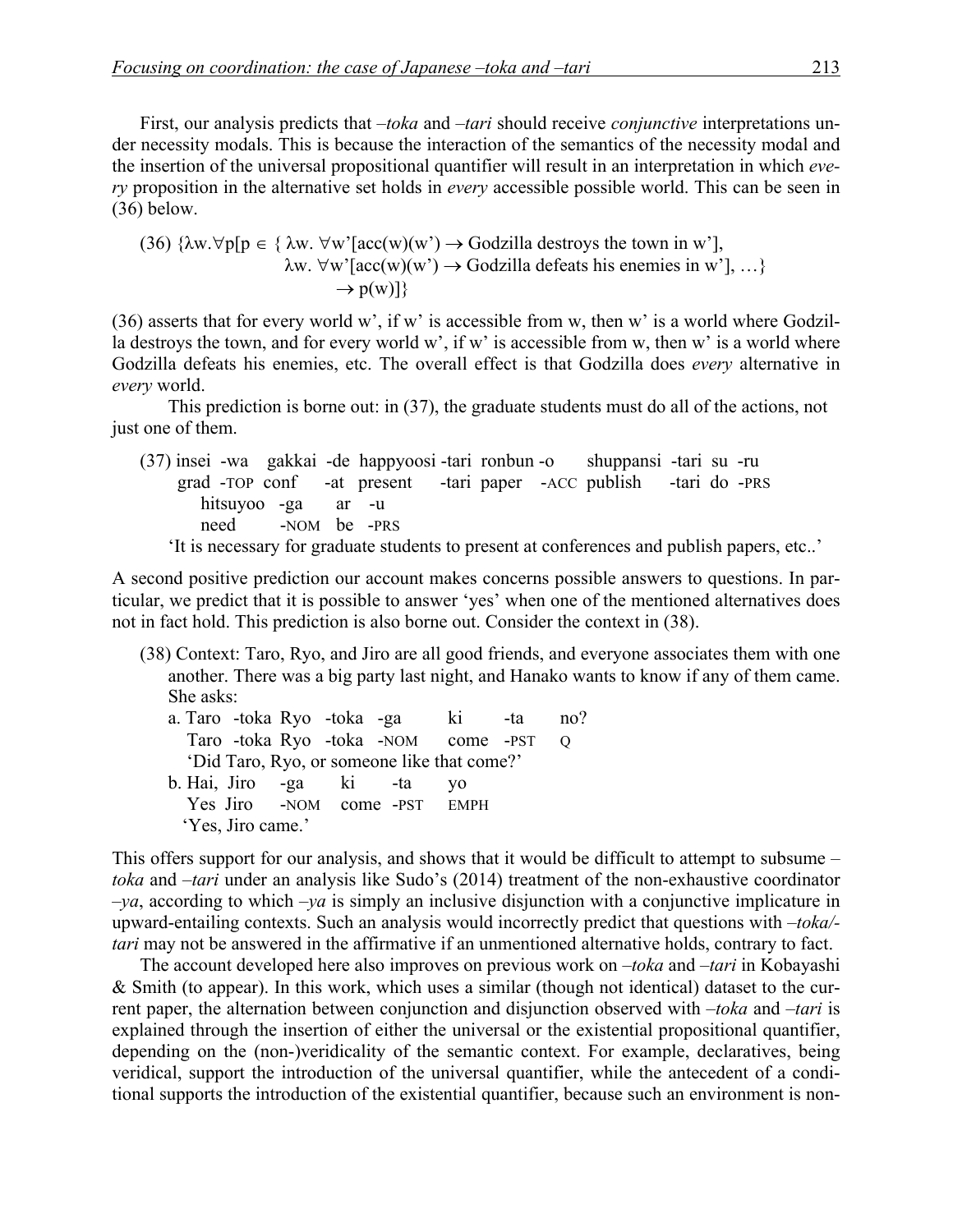veridical. Beyond asserting which environments license which quantifier, the analysis does not provide a particular reason as to why particular environments should license the quantifier that they do.

Our current analysis is more explanatory, we believe, because rather than inserting propositional quantifiers in a mostly *ad hoc* manner, we allow the alternatives introduced by *–toka* and *– tari* to be manipulated by independently motivated aspects of the semantics of the environment in which they appear. This not only successfully captures the semantic behavior of *–toka* and *– tari* in these environments, but also allows us to make correct predictions about the behavior of these particles with necessity modals, as noted above, and to make connections with the broader alternative semantics literature.

### **6** Conclusion

In this paper, we have investigated the syntax and semantics of *–toka* and *–tari*, contrasting them with the focus particles *–mo* and *–sae.* Although syntactically all of these particles possess much in common, they diverge from one another semantically: while *–mo* and *–sae* are semantically focus particles, with presuppositional content, *-toka* and *–tari* are non-presuppositional, and receive inclusive disjunctive interpretations, which additionally may refer to unmentioned individuals or predicates. To account for these properties, we proposed that all of these particles possess a common syntactic core, being stand-alone particles that may be coordinated by a silent coordinator. To distinguish them semantically, we proposed that *–toka* and *–tari* are nonpresuppositional, and simply introduce sets of individual and predicate alternatives, which are manipulated by independently motivated aspects of the semantics of their environments. We showed how this derives the correct interpretation for the range of environments with which we were initially concerned, including ordinary declaratives, the antecedent of a conditional, possibility modals, imperatives, and polar questions. We further showed that our analysis makes correct predictions beyond this, lending further support to our proposal.

#### **References**

Aloni, M. 2007. Free choice, modals, and imperatives. *Natural Language Semantics* 15: 65-94.

- Alonso-Ovalle, L. 2006. Disjunction in alternative semantics. Doctoral dissertation, University of Massachusetts Amherst.
- Alonso-Ovalle, L. 2008. Innocent exclusion in an alternative semantics. *Natural Language Semantics* 16: 115-128.
- Hamblin, C. L. 1973. Questions in Montague English. *Foundations of language* 10: 41-53.
- Hoji, H. 1986. Scope interpretation in Japanese and its theoretical implications. In M. Dalrymple et al. (Ed.) *Proceedings of the West Coast Conference on Formal Linguistics*, 5, 87-101. Palo Alto: CLSI Publications.
- Kobayashi, R. & Smith, R.W. (to appear). Conjunctive or Disjunctive? On the syntax/semantics of *–toka* and *–tari* in Japanese. To appear in *Proceedings of ConSOLE XXV*.
- Kratzer, A. 1986. Conditionals. In A. Farley, T, Farley, and K. McCullough (eds.) *Proceedings of CLS 22*(2), 1-15. Chicago: Chicago Linguistics Society.
- Kratzer, A., and J. Shimoyama. 2002. Indeterminate pronouns: The view from Japanese. In *Proceedings of the 3rd Tokyo conference on psycholinguistics* 1-34. Tokyo: Hitsuji Shobo.